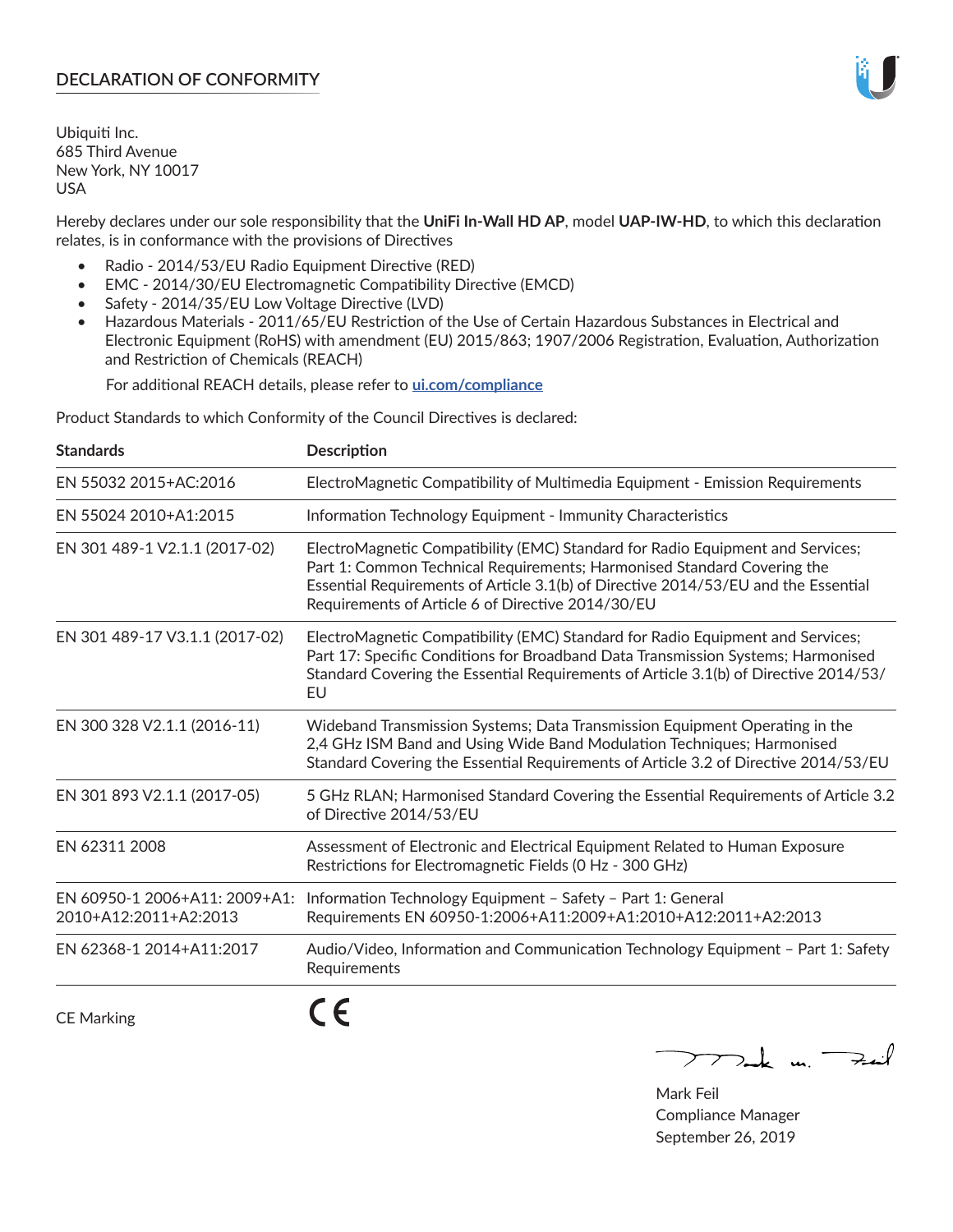# **DECLARATION OF CONFORMITY**



## **български** [Bulgarian]

С настоящото Ubiquiti декларира, че това устройство UAP-IW-HD е в съответствие със съществените изисквания и други приложими разпоредби на Директиви 2014/53/EC, 2014/30/ЕС, 2014/35/ЕС.

## **Hrvatski** [Croatian]

Ubiquiti ovim putem izjavljuje da je ovaj uređaj UAP-IW-HD sukladan osnovnim zahtjevima i ostalim bitnim odredbama Direktiva 2014/53/EU, 2014/30/EU, 2014/35/EU.

# **Čeština** [Czech]

Ubiquiti tímto prohlašuje, že toto UAP-IW-HD zařízení, je ve shodě se základními požadavky a dalšími příslušnými ustanoveními směrnic 2014/53/EU, 2014/30/EU, 2014/35/EU.

# **Dansk** [Danish]

Hermed, Ubiquiti, erklærer at denne UAP-IW-HD enhed, er i overensstemmelse med de væsentlige krav og øvrige relevante krav i direktiver 2014/53/EU, 2014/30/EU, 2014/35/EU.

# **Nederlands** [Dutch]

Hierbij verklaart Ubiquiti, dat deze UAP-IW-HD apparaat, in overeenstemming is met de essentiële eisen en de andere relevante bepalingen van richtlijnen 2014/53/EU, 2014/30/EU, 2014/35/EU.

## **English**

Hereby, Ubiquiti, declares that this UAP-IW-HD device, is in compliance with the essential requirements and other relevant provisions of Directives 2014/53/EU, 2014/30/EU, 2014/35/EU.

# **Eesti keel** [Estonian]

Käesolevaga Ubiquiti kinnitab, et antud UAP-IW-HD seade, on vastavus olulistele nõuetele ja teistele asjakohastele sätetele direktiivide 2014/53/EL, 2014/30/EL, 2014/35/EL.

## **Suomi** [Finnish]

Täten Ubiquiti vakuuttaa, että tämä UAP-IW-HD laite, on yhdenmukainen olennaisten vaatimusten ja muiden sitä koskevien direktiivien 2014/53/EU, 2014/30/EU, 2014/35/EU.

## **Français** [French]

Par la présente Ubiquiti déclare que l'appareil UAP-IW-HD, est conforme aux exigences essentielles et aux autres dispositions pertinentes des directives 2014/53/UE, 2014/30/UE, 2014/35/UE.

## **Deutsch** [German]

Hiermit erklärt Ubiquiti, dass sich dieses UAP-IW-HD Gerät, in Übereinstimmung mit den grundlegenden Anforderungen und den anderen relevanten Vorschriften der Richtlinien 2014/53/EU, 2014/30/EU, 2014/35/EU befindet.

## **Ελληνικά** [Greek]

Δια του παρόντος, Ubiquiti, δηλώνει ότι αυτή η συσκευή UAP-IW-HD, είναι σε συμμόρφωση με τις βασικές απαιτήσεις και τις λοιπές σχετικές διατάξεις των οδηγιών 2014/53/EE, 2014/30/EE, 2014/35/EE.

## **Magyar** [Hungarian]

Ezennel Ubiquiti kijelenti, hogy ez a UAP-IW-HD készülék megfelel az alapvető követelményeknek és más vonatkozó 2014/53/EU, 2014/30/EU, 2014/35/EU irányelvek rendelkezéseit.

## **Íslenska** [Icelandic]

Hér, Ubiquiti, því yfir að þetta UAP-IW-HD tæki er í samræmi við grunnkröfur og önnur viðeigandi ákvæði tilskipana 2014/53/ESB, 2014/30/ESB, 2014/35/ESB.

## **Italiano** [Italian]

Con la presente, Ubiquiti, dichiara che questo dispositivo UAP-IW-HD, è conforme ai requisiti essenziali ed alle altre disposizioni pertinenti delle direttive 2014/53/UE, 2014/30/UE, 2014/35/UE.